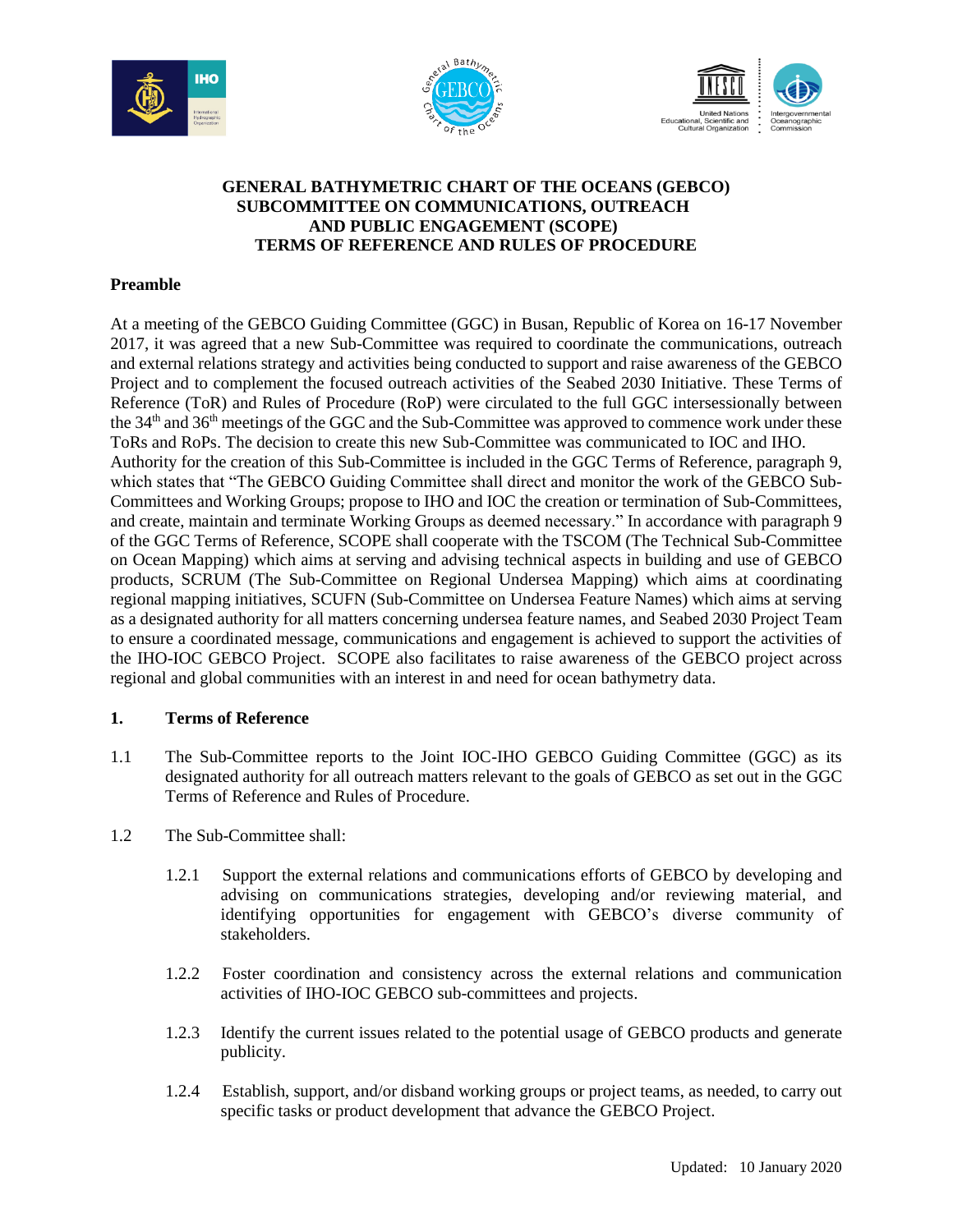





1.2.5 Work closely with other GEBCO Sub-Committees and subordinate bodies of the IHO and IOC on matters of common interest.

## **2. Rules of Procedure**

- 2.1 Membership of the Sub-Committee is covered by the following rules:
	- 2.1.1 Members of the Sub-Committee are experts acting exclusively for the benefit of the Joint IHO-IOC GEBCO Project.<sup>1</sup>
	- 2.1.2 Sub-committee normally shall include the representatives of Sub-Committees and GEBCO Projects who are appointed by TSCOM, SCUFN, SCRUM and Seabed 2030 Project.
	- 2.1.3 Members should be encouraged to participate according to their individual expertise for the communications, outreach and external relations strategies to raise awareness of the GEBCO Project.
	- 2.1.4 Members are expected to participate actively in the committee's work. This can include, but is not limited to, attendance at in-person or virtual meetings, active and substantive email correspondence, or meaningful contribution to a GEBCO activity. After a nonparticipation period of a member exceeding 2 years, the member's status is changed to a non-voting inactive member, and the Chair may approach them about withdrawing his/her membership.
- 2.2 The Chair and Vice-Chair shall be elected by active Sub-Committee members. Their nominations are subject to endorsement by the GGC.
- 2.3 The Chair and the Vice-Chair are elected for a three-year period. The Chair and Vice-Chair may be re-elected for additional terms for a maximum of three consecutive terms if desired by the subcommittee members and subject to their availability. The Chair or, in his/her absence, the Vice-Chair shall conduct the business of the Sub-Committee.
- 2.4 Meetings will usually be held every year, ideally before the GGC meeting. In the intervening period the Sub-Committee shall conduct its business via all appropriate media.
- 2.5 Individuals, entities and organizations that can provide a relevant and constructive contribution to the work of the Sub-Committee may be represented at meetings as Expert Contributors with observer status, at the discretion of the Chair or Vice-Chair.
- 2.6 Members are expected to attend all meetings.

 $\overline{a}$ 

- 2.7 Observers from IHO and/or IOC Member States may attend meetings.
- 2.8 The quorum to hold a meeting shall be not less than 50% of the listed active Sub-Committee Members. The Sub-Committee shall strive to make decisions by consensus. If consensus cannot be

<sup>1</sup> *So far as IOC is concerned, the Sub-Committee is classed as a Joint Group of Experts under the IOC Guidelines for subsidiary bodies.*